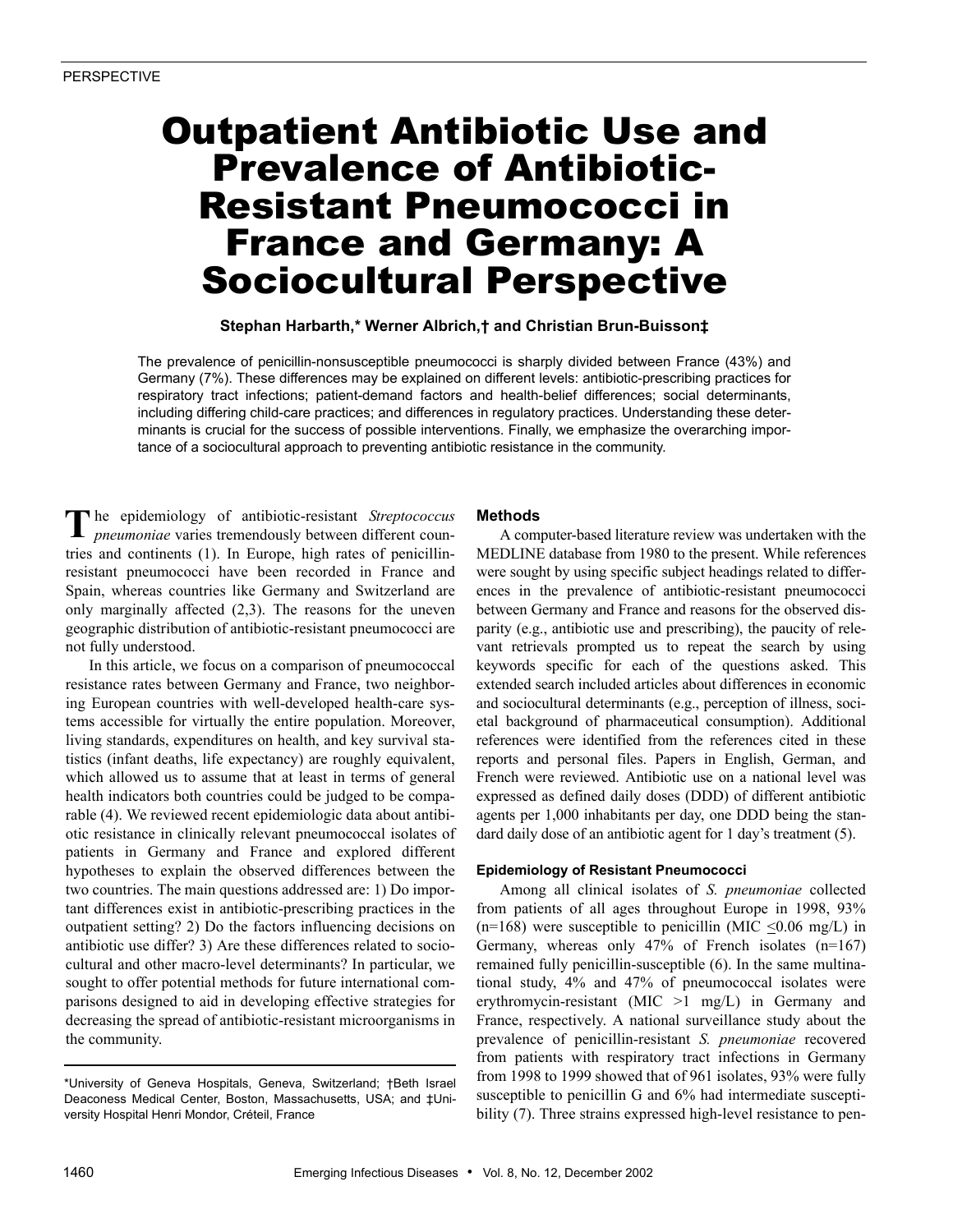icillin (MIC  $>2$  mg/L) in that study. In contrast, several recent reports confirm the high prevalence of antibiotic-resistant pneumococci in France (2,3,8–10). For instance, a national surveillance study conducted in France in 1999 demonstrated that the prevalence of penicillin-nonsusceptible (MIC  $>0.12$ ) mg/L) and erythromycin-resistant pneumococcal isolates  $(n=14,178)$  were 43% and 51%, respectively (10). We found that the prevalence of antibiotic-resistant pneumococci is sharply divided between France and Germany. Figure 1 (A and B) summarizes currently available aggregate data on the prevalence of penicillin- and erythromycin-resistant pneumococci in clinical isolates from both countries (3,6,7,9–11).

## **Explanatory Dimensions**

To explain the differences in pneumococcal resistance rates, we identified several dimensions that influence decisions on antibiotic use. These dimensions are derived from the concept that outpatient antibiotic use not only depends on clinical and microbiologic considerations and the frequency of respiratory tract infections but is also related to sociocultural and eco-



Figure 1. Summary of published aggregate data on the prevalence of pneumococci with intermediate (MIC >0.12 mg/L) and high-level (MIC >2.0 mg/L) resistance (A), and the prevalence of erythromycin-resistant pneumococci (B), France and Germany (3,6,7,9–11).

nomic factors (12–14). More precisely, the first dimension of our proposed framework (Figure 2) concerns the prescribers of antibiotics, physicians, who may differ in their use, dosing, and choice of antibiotic agents. The second dimension concerns patient demand and health-belief differences. A third group of determinants of antibiotic consumption is linked to macro-level factors influencing the prescription of antibiotics, such as sociocultural factors (e.g., child-care practices) and regulatory health-care policies. This article has been structured along these explanatory dimensions. Finally, we discuss competing explanations and implications of the presented data.

#### **Volume of Outpatient Antibiotic Use**

The association between community use of antibiotics and antibiotic-resistant pneumococci has been amply demonstrated (15–17). This relationship raises the question of whether differences in the volume and pattern of outpatient antibiotic use exist between Germany and France.

Analyses of national sales data from Germany and France are summarized in Figure 3 (18,19). These data show that, from 1985 to 1997, retail sales of oral antibiotics in France were almost three times higher than sales in Germany. For instance, in 1997, France used 36.5 DDD/1,000 population/ day versus 13.6 DDD/1,000 population/day in Germany (Figure 3) (19). In addition, Germany had a higher relative use of narrow-spectrum penicillins, cotrimoxazole, and tetracyclines and a much lower use of broad-spectrum penicillins, cephalosporins, and fluoroquinolones, compared to France (2,19). Overall, among 18 industrialized countries, Germany had the third lowest and France had the highest antibiotic utilization rate in the outpatient setting throughout the 1990s (18,19).

# **Antibiotic-Prescribing Practices for Respiratory Tract Infections**

Antibiotic-prescribing practices for respiratory tract infections vary tremendously between France and Germany. Antibiotic prescription rates in France and Germany for common cold and tonsillopharyngitis were 48.7 and 94.6 versus 7.7 and 69.6 per 100 outpatient consultations, respectively (Table) (12). A French survey showed that, during a 3-month period in 1991, 25% of the French population was treated with an antibiotic, compared with 17% in 1980 (22). In particular, the frequency of respiratory tract infections with a presumed viral cause that were diagnosed and treated with antibiotics increased by 86% for adults and by 115% for children in the 11-year period (22).

A pan-European survey showed marked differences in the rate of nonprescription of antibiotics at the first consultation for respiratory tract infections (Table) (20). In Germany, the absence of antibiotic prescription reached 41%, even in a case of a suspected pneumonia (21). This lower rate of prescriptions can be explained by a higher recourse to diagnostic investigations and a watchful waiting approach in Germany (21). In fact, in 43% of all suspected cases of respiratory tract infection in Germany, diagnostic tests were performed, compared to 21% in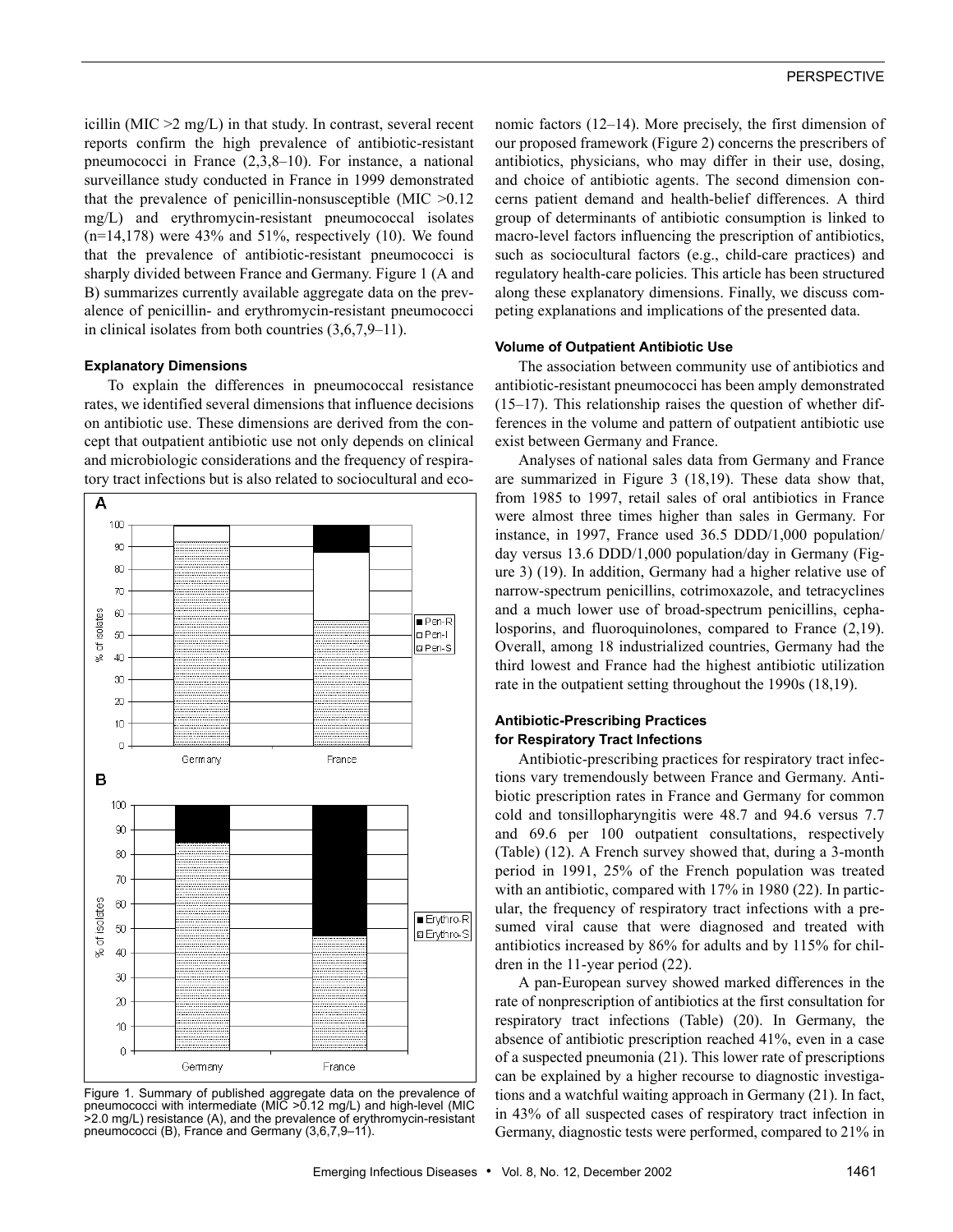

Figure 2. Framework of nonmicrobiologic factors influencing outpatient antibiotic use and prevalence of pneumococcal resistance.

France (Table). Another recently published study (23) confirmed that lower respiratory tract infections seen by general practitioners in France led to few requests for supplementary investigations. Thus, to decrease diagnostic uncertainty and inappropriate prescribing for acute bronchitis and mild exacerbation of chronic bronchitis in France, more precise diagnostic criteria and cost-effective tests are needed.

A study by Guillemot et al. (24) also demonstrated that frequent low-level prescribing of penicillin selects for resistant strains of *S. pneumoniae* in the oropharyngeal flora. When finally prescribed, penicillin agents are usually given in higher doses to German patients than French patients. In a European study, 30% of German adult patients received >3g per day of amoxicillin for lower respiratory tract infections, whereas French patients received considerably lower antibiotic dosages (21). In another survey from France, a high percentage of antibiotic prescriptions were underdosed as compared to clinical recommendations, particularly in children (25). Moreover, some authorities have linked the high prevalence of penicillinnonsusceptible pneumococci in France to widespread replacement of amino-penicillins by oral cephalosporins, many of which achieve a  $T >$  MIC (time for which non–protein-bound concentrations exceed the MIC) of <40% for *S. pneumoniae,* resulting in inadequate killing of bacteria (26). In contrast, the prescription of high-dose amino-penicillins in Germany may be an additional factor contributing to the lower prevalence of penicillin-resistant pneumococci in that country (27).

## **The Cultural Perspective**

Cultural factors determine which signs and symptoms are perceived as abnormal and thus require medical care and pharmaceutical treatment. Illness perception influences help-seeking behavior and clinical outcome (28). In particular, cultural views of infectious conditions that require antibiotic treatment differ between countries (14).

Many French people seeking medical care because of cough and sputum production request to be treated by antibiotics; by contrast, most Germans consider such treatment as unnecessary overmedication (Table) (12,29). In Germany, many patients accept individualized, complementary medicine and its most refined form, homeopathy, as an equivalent approach for the treatment of respiratory diseases, since great attention is given to improving the body's natural defense (30,31). A survey commissioned by the European Union among 1,577 opinion leaders in the health-care sector showed that alternative medicines such as homeopathy were supported by 42% of survey participants in Germany versus 23% in France (32). A recently published survey among 2,111 Germans >16 years of age showed that 83% had some sympathy for complementary medicine, whereas 40% disliked antibiotics because they could undermine natural immunity (33). Another opinion poll among 2,647 Germans indicated that the prevalence of using alternative medicine in Germany was the highest among all industrialized countries: 65% in 1996; in 1970, the corresponding figure was 52% (34). Most participants (84%) seemed motivated to use alternative methods largely because of strong misgivings about the potential adverse effects of pharmacotherapy (34).

Based on these health-belief factors, most German physicians follow a less aggressive, watchful-waiting approach in the case of non–life-threatening infections. In particular, German physicians agree that antibiotics are not first-line drugs for the treatment of uncomplicated respiratory tract infections. Indicative of the general attitude is this statement by a German general practitioner: "We never give antibiotics for a common cold ….On the first visit we would only give aspirin. After five days we would do a blood sedimentation and listen to the lungs. Then we might give antibiotics" (35).

In France, physicians have repeatedly reported that unrealistic patient expectations, patient pressure to prescribe antibiotics, and insufficient time to educate patients about the inefficacy of antibiotics for upper respiratory tract infections are the major reasons why antibiotics are prescribed for these self-limiting diseases (12,29,36,37). In a Pan-European survey (36), the demand index for antibiotics among patients in France was 2.2, surpassed only by Turkey (2.4). In that survey, France was the only European country where >50% of the interviewees definitely expected an antibiotic for the treatment of "flu." Most notably, 82% of French mothers expected antibiotics for their child's earache (36). In another recently published survey, French parents agreed more strongly than physicians that "all ear infections should be treated with antibiotics" (38).



Figure 3. Outpatient antibiotic utilization (18,19), France and Germany, 1985–1997. DDD, daily defined doses.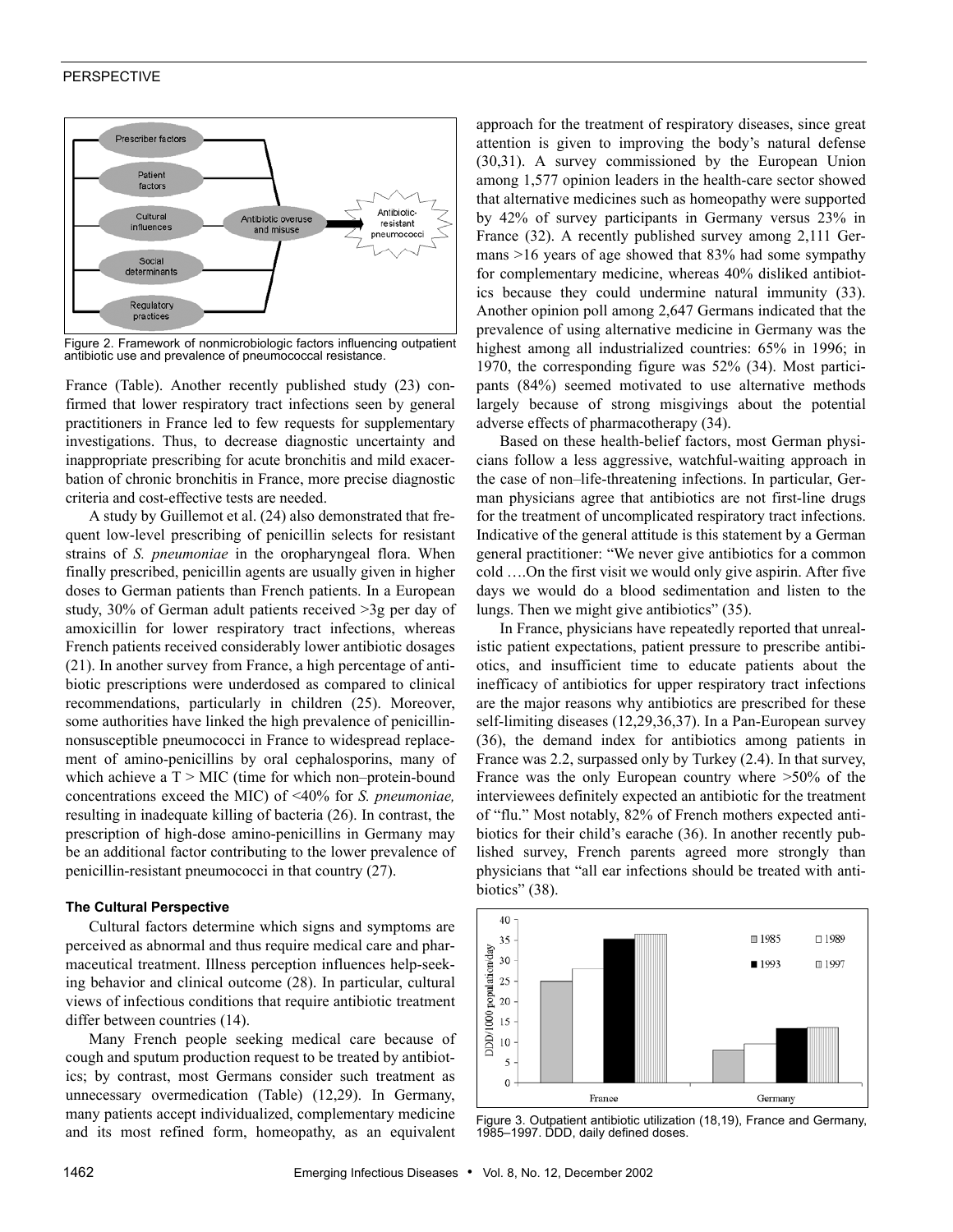| Variables                                                                                 | France         | Germany |
|-------------------------------------------------------------------------------------------|----------------|---------|
| Average no. office visits for acute tonsillopharyngitis per 1,000 population              | 136            | 51      |
| Average no. antibiotic prescriptions per 100 office visits for acute tonsillopharyngitis  | 94.6           | 69.6    |
| Average no. office visits for common cold per 1,000 population                            | 253            | 19      |
| Average no. antibiotic prescriptions per 100 office visits for common cold                | 48.7           | 7.7     |
| % of patients not receiving antibiotics at first office visit for                         |                |         |
| Suspected community-acquired pneumonia                                                    | 8              | 23      |
| Acute bronchitis                                                                          | $\overline{7}$ | 31      |
| Exacerbation of chronic bronchitis                                                        | 5              | 26      |
| Viral lower respiratory tract infection                                                   | 20             | 41      |
| % of cases of suspected lower respiratory tract infection with diagnostic tests performed |                |         |
| Chest radiograph                                                                          | 18             | 27      |
| Peripheral blood leukocyte count                                                          | 14             | 27      |
| Microbiologic sputum examination                                                          | 3              | 12      |
| $a$ Sources: $(12,20,21)$ .                                                               |                |         |

Table. Comparison of patterns of antibiotic prescribing and diagnostic tests for respiratory tract infections, France and Germany<sup>a</sup>

However, French physicians may overestimate the extent to which patient satisfaction depends only on receiving an antibiotic prescription; therefore practitioners should be convinced that the primary determinant of patient satisfaction is not prescribing antibiotics but rather, effective communication about the patient's illness (39). For instance, in a recently published study from Nottingham, United Kingdom, antibiotic use for acute bronchitis was reduced by 25% in those patients who received information and reassurance about the benign nature of their disease (40).

#### **The Social Perspective**

Social factors also influence antibiotic use and resistance rates in France and Germany. This influence can be best illustrated by otitis media, the leading reason for excessive antimicrobial use in French children (20). Attendance at a child-care center outside the home correlates strongly with an increased risk of otitis media and acquisition of drug-resistant pneumococci (16,41). Therefore, the great differences in the availability and usage of nonparental day-care facilities between France and Germany are not unexpected.

In France, a long tradition of early childhood education exists in the public sector. Known as "écoles maternelles," nearly 100% of 3- to 5-year-olds attend these publicly funded pre-schools; about 35% of 2-year-olds also attend (42). In contrast, <10% of German infants in this age group were in the care of an external child-care provider (43). In 1998, 340 nursery places per 100,000 population were available in France, compared to 200 places per 100,000 population in Germany (43). Thus, many more French infants are in the care of an external child-care provider. If they enter child-care, German children enter it later than French children; this practice delays the peak incidence and the cumulative burden of otitis media and associated antibiotic use (44).

Because of the transmission of antibiotic-resistant pneumococci among infants in nurseries in France, a panel of national experts recommended encouraging alternatives that could delay placement in day-care centers until children are 18 months old (45). However, this recommendation seems difficult to follow, since attendance at a child-care center outside the home is a necessity for many families. In fact, France has a high proportion of women employed outside the home: in 1990, 72% of the women ages 25 to 54 years were employed in France compared to 60% in Germany (46). Moreover, <40% of single mothers in Germany are employed, compared to 82% in France (47). Since out-of-home child-care practices are unlikely to change and the proportion of two-career families will likely not decrease in France, promoting smaller childcare size, grouping children in small sub-units, and providing pneumococcal vaccinations could possibly reduce the risk of pneumococcal cross-infection (48–50).

By contrast with Germany, another important risk factor for otitis media and pneumococcal infection in infants (50) is highly prevalent in France: the absence of breast-feeding beyond the first weeks of life. Breast-feeding practices vary considerably throughout Europe (51). A national survey conducted in 1995 among 12,179 babies at French maternity hospitals showed that France had the lowest level among Western countries for which national data on breast-feeding were available: only 52% of newborns were breastfed at hospital discharge, including 10% of babies partially breastfed (52). Efforts to encourage breast-feeding are needed in France to promote infant health and decrease susceptibility to respiratory tract infections.

#### **Differences in Regulatory Practices**

Antibiotic prescriptions are affected through reimbursement policies and the structure of the pharmaceutical market.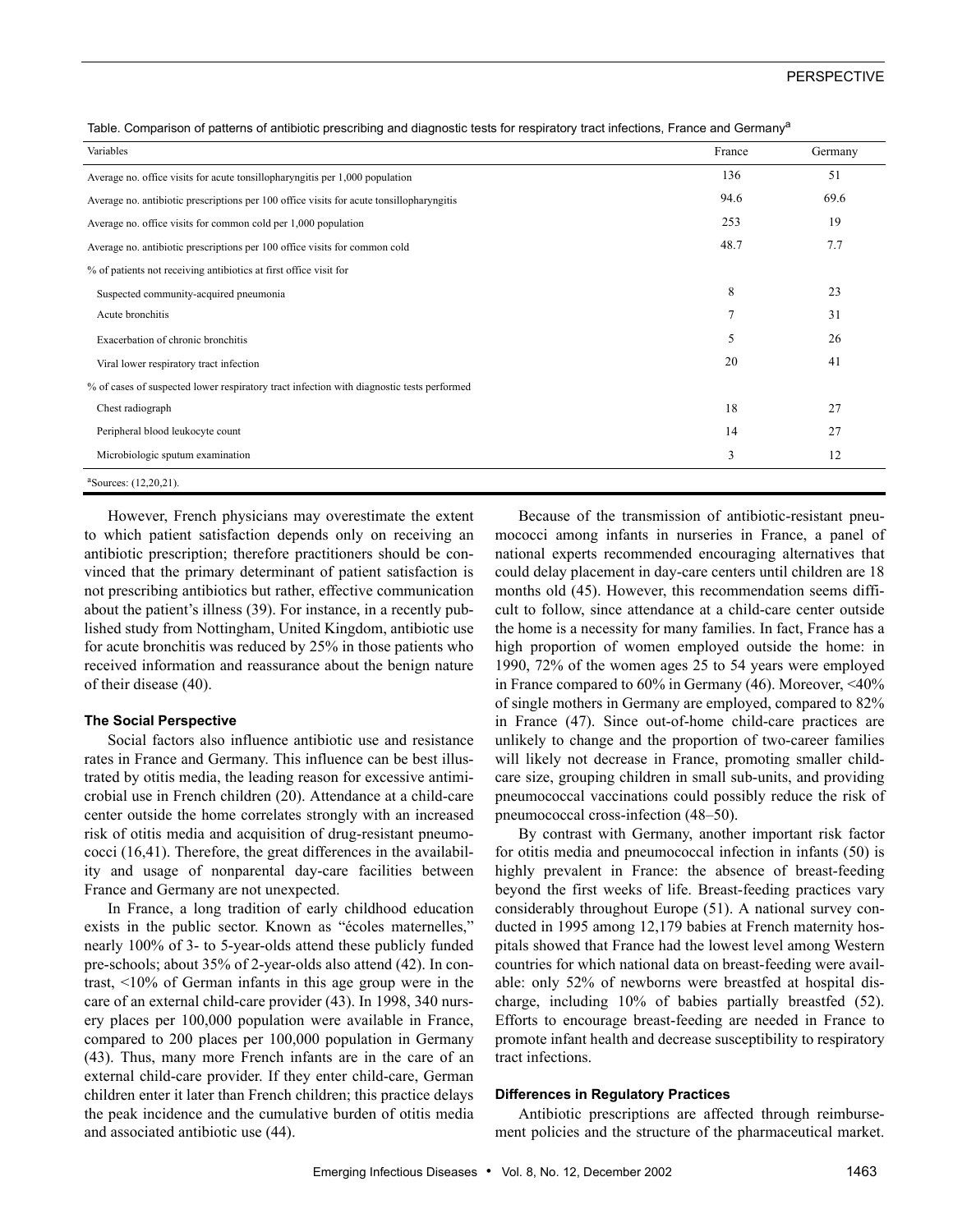The average level of retail prices for pharmaceutical products is very low in France. For example, if the price in France is 100, the level would be 162 in the United Kingdom and 175 in Germany (53). Another study (54) demonstrated that Laspeyres (U.S. quantity-weighted) indexes for prices per drug dose show large differences compared to the reference country (USA): Germany, +24.7%; Canada, +2.1%; Japan, –12%; Italy, –13%; United Kingdom, –17%; and France, –32%. Because of this low level of pharmaceutical pricing, France not only is ranked first in the consumption per capita of outpatient antibiotics but also had the 3rd highest consumption of pharmaceutical products per capita among all countries in the Organization for Economic Cooperation and Development in 1997 (55). The overall per-capita expenditures on pharmaceuticals in 1997, adjusted for cost-of-living differences, were \$352 in France versus \$294 in Germany (56).

Historically, the French drug economy has largely been regulated by product price control and has been structured as a low-price, high-quantity system, whereas Germany has tended more towards a high-price, low-quantity system (53,57). The different systems of price regulation are responsible to some extent for three important features that influence antibiotic prescribing patterns. First, generic medicines have played only a minor role (<5%) in the French pharmaceutical market (58,59), but they account for 39% of all prescribed medicines in volume and 38% in value in Germany (59). This feature contributes to the observed trend in France of using newer antibiotics; in Germany, by contrast, narrow-spectrum, generic agents are more commonly used (19). A second factor is that until recently, French pharmacies were better remunerated if they dispensed large volumes of relatively expensive drugs such as oral broad-spectrum cephalosporins (59). By contrast, pharmacy remuneration in Germany is calculated by applying regressive percentages to different price bands: the lower the price, the higher the pharmacist's share (60). Finally, the French pricing system has induced companies to develop aggressive promotional efforts and marketing campaigns to curb sales and compensate for low prices (53). Consequently, we speculate that French and German general practitioners are exposed to very different marketing information on antibiotics (12,29). However, representative data for both countries are not publicly available on that issue.

Most importantly, health authorities in Germany have more regulatory power by allocating collective expenditure caps and, therefore, have a broader impact on drug use than that exerted by similar agencies in France. In 1993, the introduction of capped physician budgets and a system of reference pricing in Germany led to a switch in prescribing preferences and an incentive for German physicians to avoid expensive products priced above the reference price, such as oral broadspectrum cephalosporins  $(54)$ . Consequently, from 1994 to 1997, the volume of antibiotics prescribed decreased temporarily from 334 million to 305 million DDDs (57).

In France, the introduction of national prescription guidelines (Références Médicales Opposables) for upper respiratory tract infections in 1994 did not decrease the overall volume of outpatient antibiotic use and had only a modest economic impact. However, prescription patterns have changed in line with those guidelines and led to a decrease in the use of fluoroquinolones and oral cephalosporins and to a substantial increase in macrolide use for acute bronchitis and pharyngitis (61).

# **Possible Alternative Explanations**

Several alternative explanations for the observed differences in antibiotic resistance rates can be made. First, variation in antibiotic use may be caused by differences in the frequency of respiratory tract infections. However, the rate of antibiotic consumption in France implies a rate of bacterial respiratory illness that is at least 5 times higher than the reported rates in the literature (20); therefore, the high antibiotic usage cannot be justified by known rates of the principal bacterial infections of the respiratory tract encountered in the community. As stated by Guillemot et al. (22), the observed increase in respiratory tract infections with a presumed viral cause cannot be explained by demographic evolution, age distribution, or by the occurrence of large epidemics in France. Second, clonal differences may be responsible for the observed differences. However, we did not identify any study suggesting that the circulating strains and serotypes of antibiotic-resistant pneumococci in France are intrinsically more virulent or transmissible compared to strains circulating in Germany (62,63). Third, another possible reason for the epidemiologic gap between both countries might be differences in diagnostic practice. For instance, two recent studies suggest underdiagnosis of invasive pneumococcal disease in Germany (64,65). However, we have no reason to believe that France has a significantly higher detection and identification rate of pneumococcal infection, when considering the previously mentioned diagnostic practices in France (22,23). Finally, although obtaining comparable data about the severity of illness of outpatients in France and Germany is difficult, no evidence shows that the French health-care system is more likely to treat patients who are more severely ill or who have a higher likelihood of severe infection (66). Nevertheless, the heterogeneity of patient populations and their varying susceptibility to infection should be better described in future studies about international differences in antibiotic use and resistance rates.

#### **Conclusions**

This report represents a unique attempt to combine different data sources to give a more complete picture of sociocultural and economic forces influencing the ecology of antibiotic use and pneumococcal resistance in two large European countries. The published literature regarding the prevalence of antibiotic-resistant pneumococci provides convincing evidence that France and Germany have sharply different rate. The reasons for the observed resistance gap are multifactorial and include substantial differences in physicians' and patients' attitudes towards antibiotics; sociocultural and economic factors; and disparities in regulatory practices. Studies are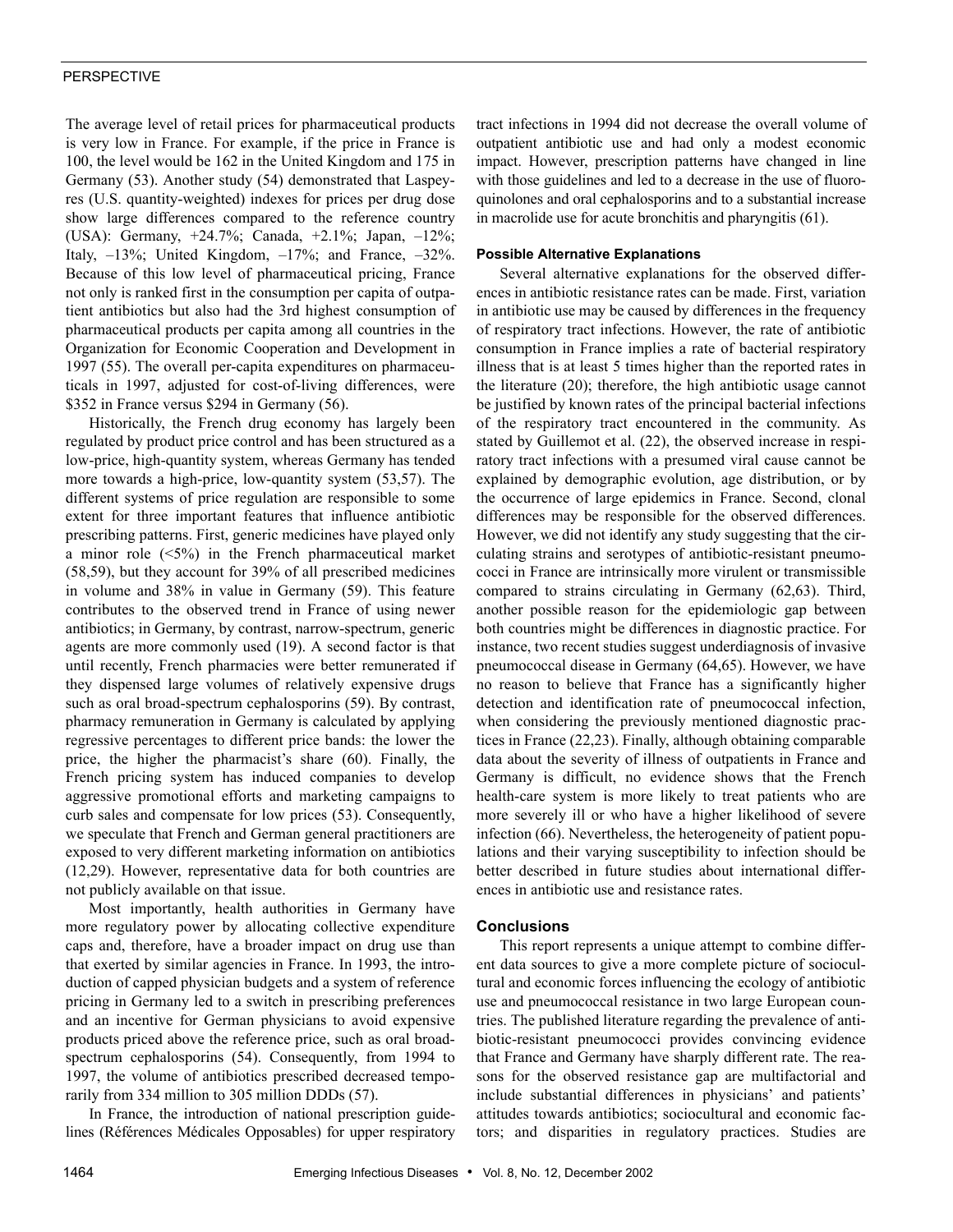remarkably consistent in documenting the high frequency with which antibiotics are used in France for upper respiratory tract infections without appropriate microbiologic rationale. Unfortunately, despite the widespread publication of recommendations over the last decade and some modest modifications in the pattern of antibiotic utilization (61), the willingness of French general practitioners to change their antibiotic-prescribing habits has been at best grudging and at worst nonexistent (29,67). As shown in a recently published survey from the United States (68), little evidence suggests that national guidelines alone, particularly when they emphasize societal concerns, have much impact on individual antibiotic-prescribing behavior. Therefore, much more attention needs to be focused on patient expectations and perceptions of illness and the constraints of medical practice (39). Major improvements are needed in communicating to individual patients (69) and in informing the general public about the risks of inappropriate antibiotic use (13,70). In November 2001, the former French Minister of Health, Dr. Bernard Kouchner, took an important step in this direction by allocating 30 million euros for public awareness campaigns about antibiotic misuse and resistance (71). In this respect, France may also learn from the experience of countries like the United States, Canada, Belgium, and Sweden, which all managed to reduce excessive antibiotic use on a national level (19,72–74). In particular, a number of Scandinavian studies have suggested that national antibiotic policies together with public information campaigns and changes in reimbursement policies can be effective (55,75).

In Germany, low prevalence of pneumococcal resistance coincides with less antibiotic consumption, selection of narrow-spectrum antibiotics, higher dosing of amino-penicillins, and possibly, better treatment compliance (2). Thus, learning from Germany's experience with regard to the low prevalence of penicillin-resistant pneumococci may have some value for other countries. However, German health authorities should be careful in regard to the increasing spread of antibiotic-resistant pneumococci (11,76). A rational approach to the control of antibiotic-resistant pneumococci and the surveillance of antibiotic use in the outpatient setting are urgently warranted in Germany to preserve the still favorable situation.

An interesting question remains about whether differences in national antibiotic-prescribing patterns affect the rates of illness and death from complications of respiratory tract infections. A recent study (77) showed, for instance, that the Netherlands, a country with low antibiotic prescription rates for acute otitis media, had an incidence rate of acute mastoiditis of 3.8/100,000 person-years, whereas in countries with very high prescription rates, incidence rates were considerably lower, ranging from 1.2 to 2.0/100,000 person-years. A conservative approach and withholding of antibiotics in the treatment of acute otitis media may also have increased the occurrence of acute mastoiditis in Germany (78). A recently published article (79) indirectly suggests that the low rates of *Haemophilus influenzae* type B meningitis in some countries, particularly in Asia, may be due at least partially to extensive antibiotic use. However, no recently published, representative surveillance data exist about illness and death from complications of common respiratory tract infectious in France or Germany. Future international studies about the use of outpatient antibiotics (80) should include cross-country surveillance data for serious infectious complications such as mastoiditis, acute rheumatic fever, meningitis, or suppurative complications of pharyngitis (81).

Finally, we argue that effects exerted at the macro-level by the cultural and socioeconomic environment contribute substantially to the observed differences in prescribing practices and related antibiotic resistance rates. Consequently, failure to understand the sociocultural and economic perspectives of antibiotic consumption and resistance will lead to inadequate conclusions about the chances of success for possible interventions. More research to inform decision-makers on the determinants of the variation in antibiotic use and resistance patterns is urgently needed.

Dr. Harbarth, formerly a senior research fellow in infectious diseases at Children's Hospital, Boston, is currently an associate hospital epidemiologist at the University of Geneva Hospitals, Switzerland. His research interests include the prevention of health-care–acquired infections and the epidemiology of antimicrobial-resistant pathogens.

#### **References**

- 1. Hoban DJ, Doern GV, Fluit AC, Roussel-Delvallez M, Jones RN. Worldwide prevalence of antimicrobial resistance in *Streptococcus pneumoniae*, *Haemophilus influenzae*, and *Moraxella catarrhalis* in the SENTRY Antimicrobial Surveillance Program, 1997–1999. Clin Infect Dis 2001;32(Suppl 2):S81–93.
- 2. Pradier C, Dunais B, Carsenti-Etesse H, Dellamonica P. Pneumococcal resistance patterns in Europe. Eur J Clin Microbiol Infect Dis 1997;16:644–7.
- 3. Schmitz FJ, Verhoef J, Fluit AC. Prevalence of resistance to MLS antibiotics in 20 European university hospitals participating in the European SEN-TRY surveillance programme. J Antimicrob Chemother 1999;43:783–92.
- 4. Anell A, Willis M. International comparison of health care systems using resource profiles. Bull World Health Organ 2000;78:770–8.
- 5. Wessling A, Boethius G. Measurement of drug use in a defined population. Evaluation of the defined daily dose (DDD) methodology. Eur J Clin Pharmacol 1990;39:207–10.
- 6. Jacobs MR, Felmingham D, Appelbaum PC. Penicillin and macrolide resistance in 2,675 isolates of *Streptococcus pneumoniae* from 15 countries on five continents [Abstract]. ICAAC. San Francisco: American Society for Microbiology; 1999. p. 1044.
- 7. Reinert RR, Simic S, Al-Lahham A, Reinert S, Lemperle M, Lutticken R. Antimicrobial resistance of *Streptococcus pneumoniae* recovered from outpatients with respiratory tract infections in Germany from 1998 to 1999: results of a national surveillance study. J Clin Microbiol 2001;39:1187–9.
- 8. Thierry J, Perrier-Gros-Claude JD, Clavier B, Dumas M, Aubert G, Barbe G, et al. [Pneumococcus observatory data in the Rhone-Alps region. Results from 1996]. Pathol Biol (Paris) 1999;47:1060–4.
- 9. Sahm DF, Jones ME, Hickey ML, Diakun DR, Mani SV, Thornsberry C. Resistance surveillance of *Streptococcus pneumoniae*, *Haemophilus influenzae* and *Moraxella catarrhalis* isolated in Asia and Europe, 1997– 1998. J Antimicrob Chemother 2000;45:457–66.
- 10. Chomarat M. [Pneumococcal antibiotic resistance in 1999. Results from 19 registries for 1999]. Presse Med 2001;1:5–6.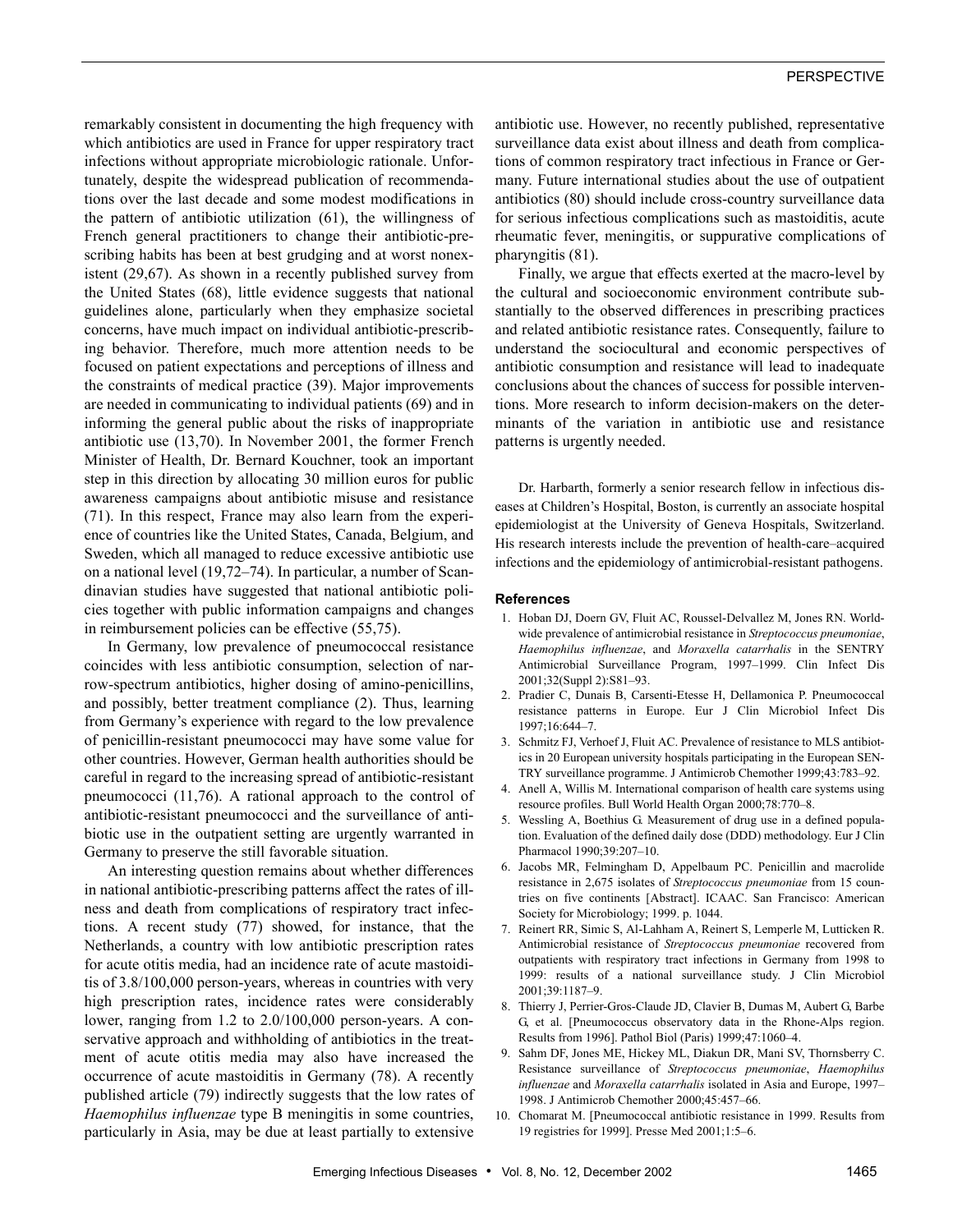- 11. Reinert RR, Al-Lahham A, Lemperle M, Tenholte C, Briefs C, Haupts S, et al. Emergence of macrolide and penicillin resistance among invasive pneumococcal isolates in Germany. J Antimicrob Chemother 2002;49:61–8.
- 12. Bouvenot G. French National Institute for observation of prescriptions and consumption of medicines. Prescription and consumption of antibiotics in ambulatory care. Bull Acad Natl Med 1999;183:601–13.
- 13. Avorn J, Solomon DH. Cultural and economic factors that (mis)shape antibiotic use: the nonpharmacologic basis of therapeutics. Ann Intern Med 2000;133:128–35.
- 14. Harbarth S, Albrich W, Goldmann DA, Huebner J. Control of multiply resistant cocci: do international comparisons help? Lancet Infect Dis 2001;1:251–61.
- 15. Samore MH, Magill MK, Alder SC, Severina E, Morrison-De Boer L, Lyon JL, et al. High rates of multiple antibiotic resistance in *Streptococcus pneumoniae* from healthy children living in isolated rural communities: association with cephalosporin use and intrafamilial transmission. Pediatrics 2001;108:856–65.
- 16. Chiu SS, Ho PL, Chow FK, Yuen KY, Lau YL. Nasopharyngeal carriage of antimicrobial-resistant *Streptococcus pneumoniae* among young children attending 79 kindergartens and day care centers in Hong Kong. Antimicrob Agents Chemother 2001;45:2765–70.
- 17. Klugman KP. Antibiotic selection of multiply resistant pneumococci. Clin Infect Dis 2001;33:489–91.
- 18. McManus P, Hammond ML, Whicker SD, Primrose JG, Mant A, Fairall SR. Antibiotic use in the Australian community, 1990–1995. Med J Aust 1997;167:124–7.
- 19. Cars O, Molstad S, Melander A. Variation in antibiotic use in the European Union. Lancet 2001;357:1851–3.
- 20. Huchon GJ, Gialdroni-Grassi G, Leophonte P, Manresa F, Schaberg T, Woodhead M. Initial antibiotic therapy for lower respiratory tract infection in the community: a European survey. Eur Respir J 1996;9:1590–5.
- 21. Woodhead M, Gialdroni Grassi G, Huchon GJ, Leophonte P, Manresa F, Schaberg T. Use of investigations in lower respiratory tract infection in the community: a European survey. Eur Respir J 1996;9:1596–600.
- 22. Guillemot D, Maison P, Carbon C, Balkau B, Vauzelle-Kervroedan F, Sermet C, et al. Trends in antimicrobial drug use in the community— France, 1981–1992. J Infect Dis 1998;177:492–7.
- 23. Raherison C, Peray P, Poirier R, Romand P, Grignet JP, Arsac P, et al. Management of lower respiratory tract infections by French general practitioners: the AIR II study. Eur Respir J 2002;19:314–9.
- 24. Guillemot D, Carbon C, Balkau B, Geslin P, Lecoeur H, Vauzelle-Kervroedan F, et al. Low dosage and long treatment duration of beta-lactam: risk factors for carriage of penicillin-resistant *Streptococcus pneumoniae*. JAMA 1998;279:365–70.
- 25. Guillemot D, Carbon C, Vauzelle-Kervroedan F, Balkau B, Maison P, Bouvenot G, et al. Inappropriateness and variability of antibiotic prescription among French office-based physicians. J Clin Epidemiol 1998;51:61–8.
- 26. Ball P, Baquero F, Cars O, File T, Garau J, Klugman K, et al. Antibiotic therapy of community respiratory tract infections: strategies for optimal outcomes and minimized resistance emergence. J Antimicrob Chemother 2002;49:31–40.
- 27. Schrag SJ, Pena C, Fernandez J, Sanchez J, Gomez V, Perez E, et al. Effect of short-course, high-dose amoxicillin therapy on resistant pneumococcal carriage: a randomized trial. JAMA 2001;286:49–56.
- 28. de Melker RA, Touw-Otten FW, Kuyvenhoven MM. Transcultural differences in illness behaviour and clinical outcome: an underestimated aspect of general practice? Fam Pract 1997;14:472–7.
- 29. Pradier C, Rotily M, Cavailler P, Haas H, Pesce A, Dellamonica P, et al. Factors related to the prescription of antibiotics for young children with viral pharyngitis by general practitioners and pediatricians in southeastern France. Eur J Clin Microbiol Infect Dis 1999;18:510–4.
- 30. Melchart D, Walther E, Linde K, Brandmaier R, Lersch C. Echinacea root extracts for the prevention of upper respiratory tract infections: a doubleblind, placebo-controlled randomized trial. Arch Fam Med 1998;7:541–5.
- 31. Wahlstrom R, Lagerlov P, Lundborg CS, Veninga CCM, Hummers-Pradier E, Dahlgren LO, et al. Variations in general practitioners' views of asthma management in four European countries. Soc Sci Med 2001;53:507–18.
- 32. Homoeopathic Medicine Research Group. Homoeopathic medicine in Europe. Vol. DGXII. Brussels: Commission des Communautes Europeennes; 1996.
- 33. Buhring P. Ganzheitliche Therapie gewünscht. Deutsches Ärzteblatt 2001;98:1307.
- 34. Ernst E. Prevalence of use of complementary/alternative medicine: a systematic review. Bull World Health Organ 2000;78:252–7.
- 35. Payer L. Medicine and culture: varieties of treatment in the United States, England, West Germany, and France. New York: Henry Holt and Company; 1988.
- 36. Branthwaite A, Pechere JC. Pan-European survey of patients' attitudes to antibiotics and antibiotic use. J Int Med Res 1996;24:229–38.
- 37. De Saint-Hardouin G, Goldgewicht M, Kemeny G, Rufat P, Perronne C. Evaluation de la pression des parents sur les medecins pour la prescription des antibiotiques dans les infections ORL de l'enfant en ville. Med Mal Infect 1997;27:372–8.
- 38. Sorum PC, Shim J, Chasseigne G, Mullet E, Sastre MT, Stewart T, et al. Do parents and physicians differ in making decisions about acute otitis media? J Fam Pract 2002;51:51–7.
- 39. Pichichero ME. Understanding antibiotic overuse for respiratory tract infections in children. Pediatrics 1999;104:1384–8.
- 40. Macfarlane J, Holmes W, Gard P, Thornhill D, Macfarlane R, Hubbard R. Reducing antibiotic use for acute bronchitis in primary care: blinded, randomised controlled trial of patient information leaflet. BMJ 2002;324:1– 6.
- 41. Rovers MM, Zielhuis GA, Ingels K, van der Wilt GJ. Day-care and otitis media in young children: a critical overview. Eur J Pediatr 1999;158:1–6.
- 42. Cooper CJ. Ready to learn—the French system of early education and care offers lessons for the United States. New York: French-American Foundation; 1999.
- 43. Tageseinrichtungen für Kinder. Wiesbaden, Germany: Statistisches Bundesamt; 2000.
- 44. Daly KA, Giebink GS. Clinical epidemiology of otitis media. Pediatr Infect Dis J 2000;19(5 Suppl):S31–6.
- 45. Aubry-Damon H, Carlet J, Courvalin P, Desenclos JC, Drucker J, Guillemot D, et al. Bacterial resistance to antibiotics in France: a public health priority. Eurosurveillance 2000;5:135–8.
- 46. Khlat M, Sermet C, Le Pape A. Women's health in relation with their family and work roles: France in the early 1990s. Soc Sci Med 2000;50:1807–25.
- 47. Fean A. France shows way with childcare. Times 1997 June 13; p. 7.
- 48. Hardy AM, Fowler MG. Child care arrangements and repeated ear infections in young children. Am J Public Health 1993;83:1321–5.
- 49. Leino T, Auranen K, Jokinen J, Leinonen M, Tervonen P, Takala AK. Pneumococcal carriage in children during their first two years: important role of family exposure. Pediatr Infect Dis J 2001;20:1022–7.
- 50. Giebink GS. The prevention of pneumococcal disease in children. N Engl J Med 2001;345:1177–83.
- 51. Freeman V, van't Hof M, Haschke F. Patterns of milk and food intake in infants from birth to age 36 months: the Euro-growth study. J Pediatr Gastroenterol Nutr 2000;31(Suppl 1):S76– 85.
- 52. Crost M, Kaminski M. [Breast feeding at maternity hospitals in France in 1995. National perinatal survey]. Arch Pediatr 1998;5:1316–26.
- 53. Le Pen C. Pharmaceutical economy and the economic assessment of drugs in France. Soc Sci Med 1997;45:635–43.
- 54. Danzon PM, Chao LW. Cross-national price differences for pharmaceuticals: how large, and why? J Health Econ 2000;19:159–95.
- 55. Bergan T. Antibiotic usage in Nordic countries. Int J Antimicrob Agents 2001;18:279–82.
- 56. Organisation for Economic Co-operation and Development. OECD health data. Paris: the Organisation; 2000.